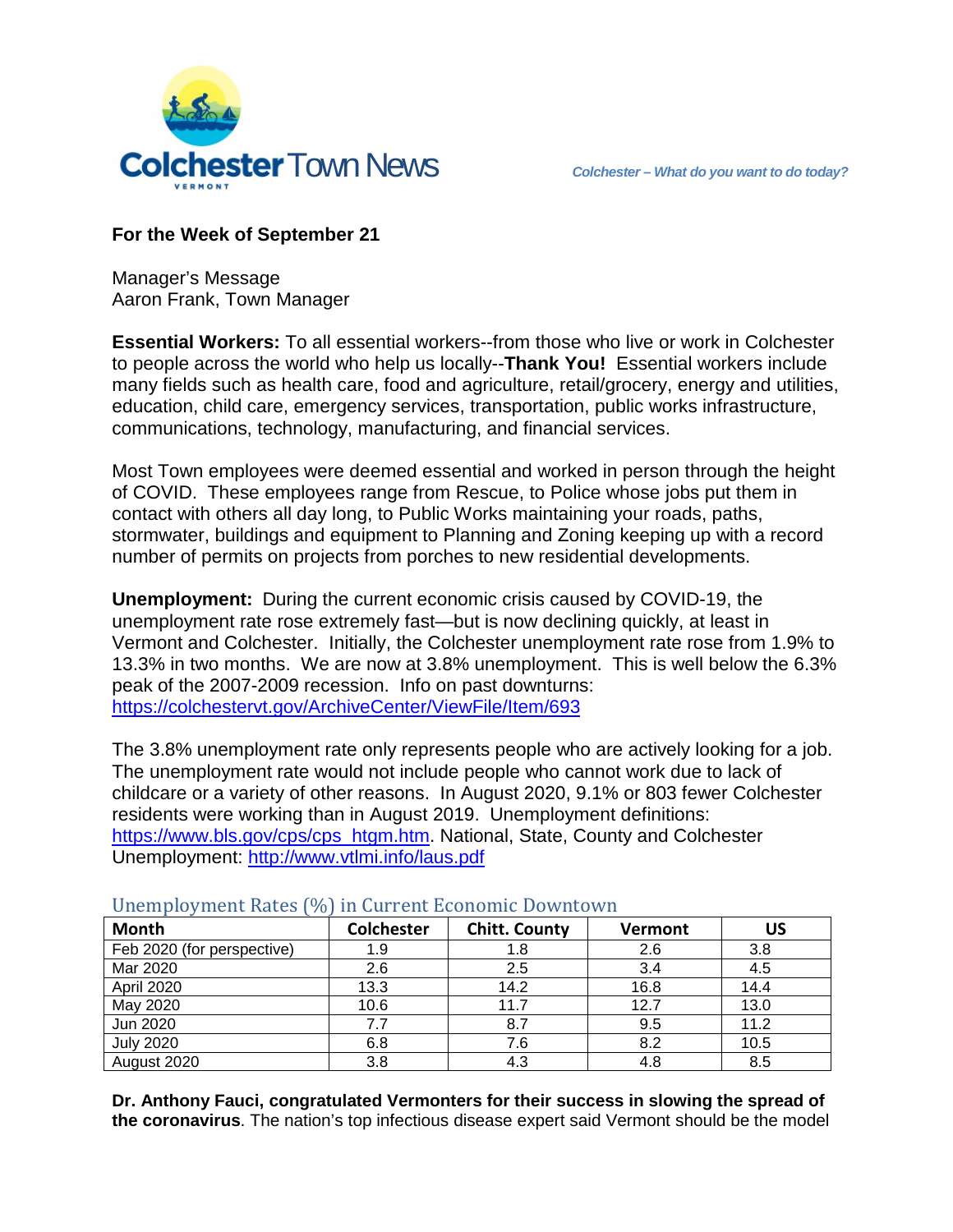

for the rest of the country, saying he'd like to bottle what's happening here and take it with him. [https://vtdigger.org/2020/09/15/fauci-says-vermont-is-national-model-but-tells-vermonters-to](https://vtdigger.org/2020/09/15/fauci-says-vermont-is-national-model-but-tells-vermonters-to-remain-vigilant/)[remain-vigilant/](https://vtdigger.org/2020/09/15/fauci-says-vermont-is-national-model-but-tells-vermonters-to-remain-vigilant/)

**Coronavirus vaccines won't be widely available till the middle of next year**, says CDC director. It will take months after approval for a vaccine to help control the pandemic. https://www.washingtonpost.com/health/cdc-director-says-coronavirus-vaccines-wont-be-widelyavailable-till-the-middle-of-next-year/2020/09/16/209fecf6-f827-11ea-be57 d00bb9bc632d\_story.html

**Get your flu shot now**, health officials say; you don't want both flu and Covid-19 [https://vtdigger.org/2020/09/15/get-your-flu-shot-now-health-officials-say-you-dont-want-both](https://vtdigger.org/2020/09/15/get-your-flu-shot-now-health-officials-say-you-dont-want-both-flu-and-covid-19/)[flu-and-covid-19/](https://vtdigger.org/2020/09/15/get-your-flu-shot-now-health-officials-say-you-dont-want-both-flu-and-covid-19/)

**Flu vs. COVID:** Ways to identify symptoms and differences. Flu and other seasonal ailments share symptoms with COVID. But there are some ways to help determine what's wrong. [https://www.wsj.com/articles/flu-vs-covid-ways-to-identify-symptoms-and-differences-](https://www.wsj.com/articles/flu-vs-covid-ways-to-identify-symptoms-and-differences-11600088401)[11600088401](https://www.wsj.com/articles/flu-vs-covid-ways-to-identify-symptoms-and-differences-11600088401)

**Past Pandemic Info:** 1918, 1957, 1968, and 2009: [https://www.cdc.gov/flu/pandemic](https://www.cdc.gov/flu/pandemic-resources/basics/past-pandemics.html)[resources/basics/past-pandemics.html](https://www.cdc.gov/flu/pandemic-resources/basics/past-pandemics.html)

**COVID Modeling:** Vermont educational report on K-12 and college/university testing and cases; and, national, regional and Vermont case info: [https://dfr.vermont.gov/sites/finreg/files/doc\\_library/dfr-covid19-modeling-091820-revised.pdf](https://dfr.vermont.gov/sites/finreg/files/doc_library/dfr-covid19-modeling-091820-revised.pdf)

**Cases in Colchester: 65 as of 9/16/2020.** This did not change since last week. This is total known cases, not current cases. [https://www.healthvermont.gov/response/coronavirus](https://www.healthvermont.gov/response/coronavirus-covid-19/current-activity-vermont#town)[covid-19/current-activity-vermont#town](https://www.healthvermont.gov/response/coronavirus-covid-19/current-activity-vermont#town)

**\_\_\_\_\_\_\_\_\_\_\_\_\_\_\_\_\_\_\_\_\_\_\_\_\_\_\_\_\_\_\_\_\_\_\_\_\_\_\_\_\_\_\_\_\_\_**

Parks and Recreation

Glen Cuttitta, Director

- Park and path users are still encouraged to physically distance or wear a mask when unable to distance.
- Colchester park playgrounds are open with appropriate signage indicating that they are not cleaned or disinfected. Users are encouraged to keep physical distancing and wash or sanitize hands before and after use.
- With the fall issue, we have started digital only program brochures and foresee using them exclusively moving forward.. Fall Programs are listed in an electronic brochure available at

<https://colchestervt.gov/DocumentCenter/View/6276/2020FallBrochure>

• Bayside and Airport Park bathrooms will close the week of October  $26<sup>th</sup>$  which is typical for past years.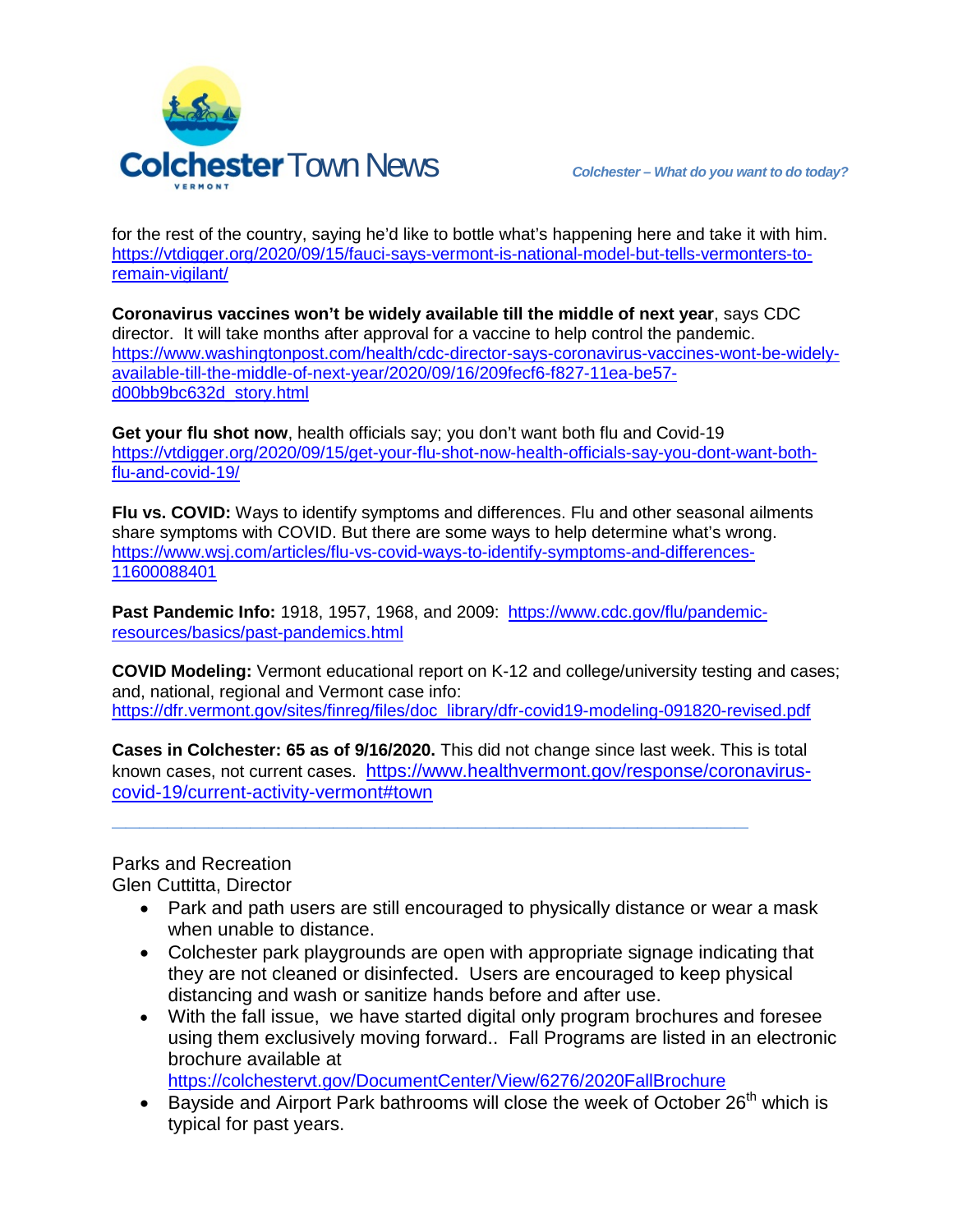

• Park staff is continuing maintenance such as mowing, trimming, and basic repairs at a slower rate due to reduced staffing.

Visit<https://colchestervt.gov/333/Parks-Recreation> or call 802-264-5640.

**\_\_\_\_\_\_\_\_\_\_\_\_\_\_\_\_\_\_\_\_\_\_\_\_\_\_\_\_\_\_\_\_\_\_\_\_\_\_\_\_\_\_\_\_\_\_**

Colchester Police Department Chief Doug Allen

We were fortunate to be able to quickly fill a vacancy in our Communications (public safety dispatch) Staff. Mariah Griffin is a 2018 graduate of Champlain College with a degree in Criminal Justice. Mariah interned with us her senior year. After training, she will join our five other Communications Specialists (public safety dispatchers for police, fire, rescue and technical rescue) who are an integral part of our ability to provide public safety service to Colchester 24/7/365.

Corporal Gutierrez has concluded his seasonal assignment to our Marine Unit. Between Memorial Day and Labor Day, Steve performed 48 boat inspections, stopped 45 boat operators for various violations and investigated two boat related crashes. He also assisted 28 boaters with various issues. The CPD boat will remain at the dock and ready for emergency service until late in the fall.

Since August 20th, CPD has responded to 931 calls for service. These calls resulted in 24 arrests for criminal violations including Criminal Threatening, Possession of Cocaine, and Leaving the Scene of an Accident, among others.

For more about Colchester Police Department visit http://colchestervt.gov/police or call (802) 264-5555.

Visit<https://colchestervt.gov/3245/Fire-Department> or call 802-862-4415.

**\_\_\_\_\_\_\_\_\_\_\_\_\_\_\_\_\_\_\_\_\_\_\_\_\_\_\_\_\_\_\_\_\_\_\_\_\_\_\_\_\_\_\_\_\_\_**

## **Upcoming Town Meetings**

**Agendas available at:** <https://clerkshq.com/Colchester-vt>

- **Planning Commission:** Next meeting: October 6 at 7:00 PM via Zoom; details will be included in upcoming newsletters.
- **Development Review Board: Development Review Board:** Next meeting: October 14 at 7:00 PM via Zoom: [https://zoom.us/j/9359846003;](https://zoom.us/j/9359846003) Zoom Webinar ID: 9359846003